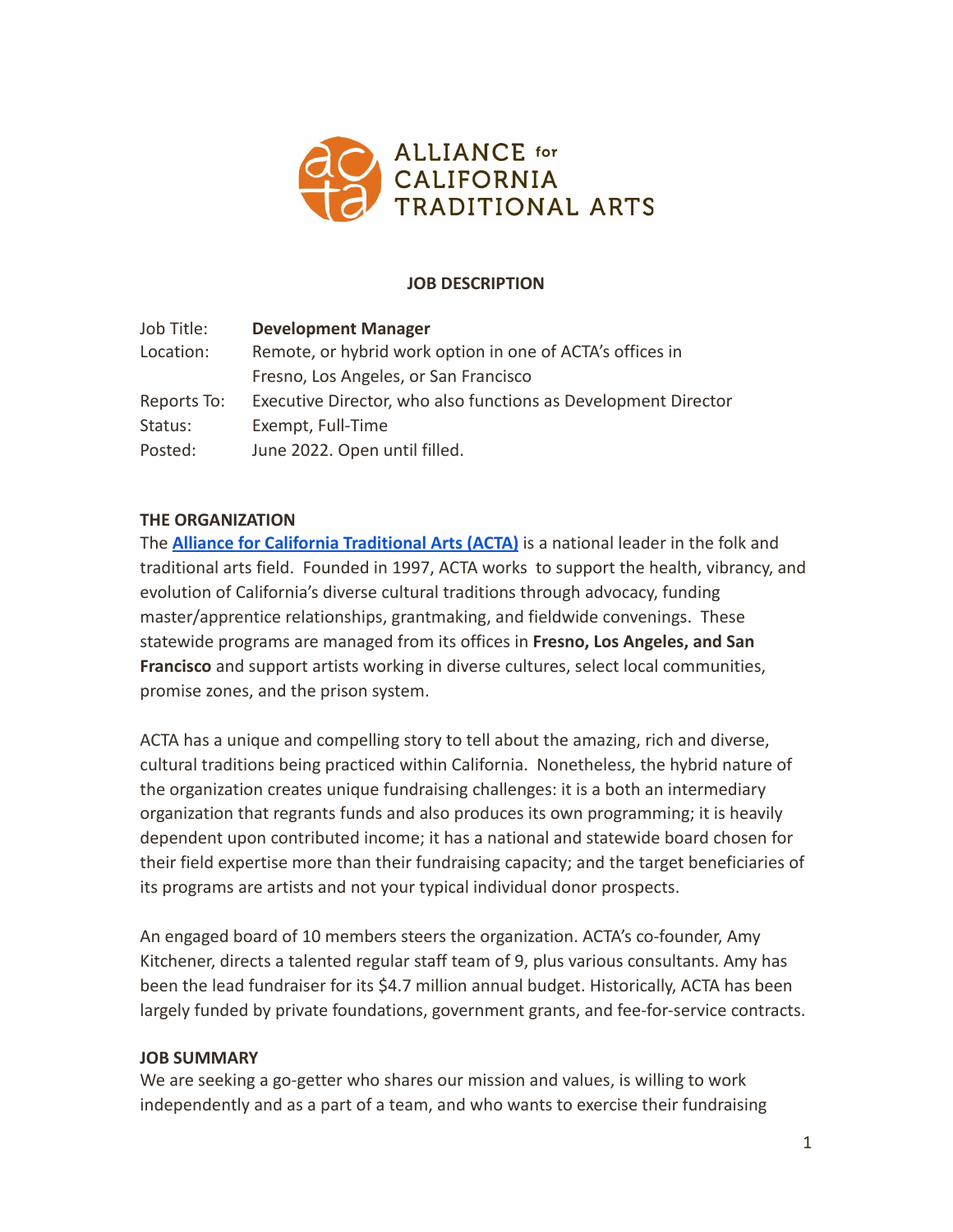chops in a lively, interesting organization that makes a difference in the world. A clear, confident writer, interested in diverse cultures, who is highly organized and enjoys working in collaboration with a team to meet the organization's goals will do well in this position.

The task for the next Development Manager will be to maintain the current level of support and assist in continually identifying and responding to new funding opportunities.

Success for the Development Manager will be measured by:

- The development, execution, and tracking of an annual fundraising plan;
- The maintenance and increase in funding levels (and number of donors) from all sources (see attachments for benchmarks);
- Effectiveness in the management and support of the Executive Director within the fundraising function (new program development; prospect identification; funder relationship management); and
- The orderly, smooth, independent management of ACTA's development operations.

# **RESPONSIBILITIES AND DUTIES**

Core responsibilities

- Convene the development team (Executive Director, Operations and Finance Manager, and Program staff as needed) to manage the proposal process
- Craft proposals and manage the submission process of all grants and contracts
- Research potential funding sources and maintain active list of prospects
- Prepare development reports as needed for board and others
- Maintain and execute a master grants administration calendar
- Maintain current and complete files for all grants
- Enter grant and donor data in Salesforce according to established fields
- Prepare and submit required reports for funders
- Maintain weekly communication with Executive Director
- Design and implement an annual individual donor appeal
- Design and track relevant metrics
- Work with the Executive Director to manage the Board Development Committee
- Continue to refine information technology systems for development and implement the systems
- Design and implement an annual report
- When available, oversee staff responsible for data entry and donor acknowledgement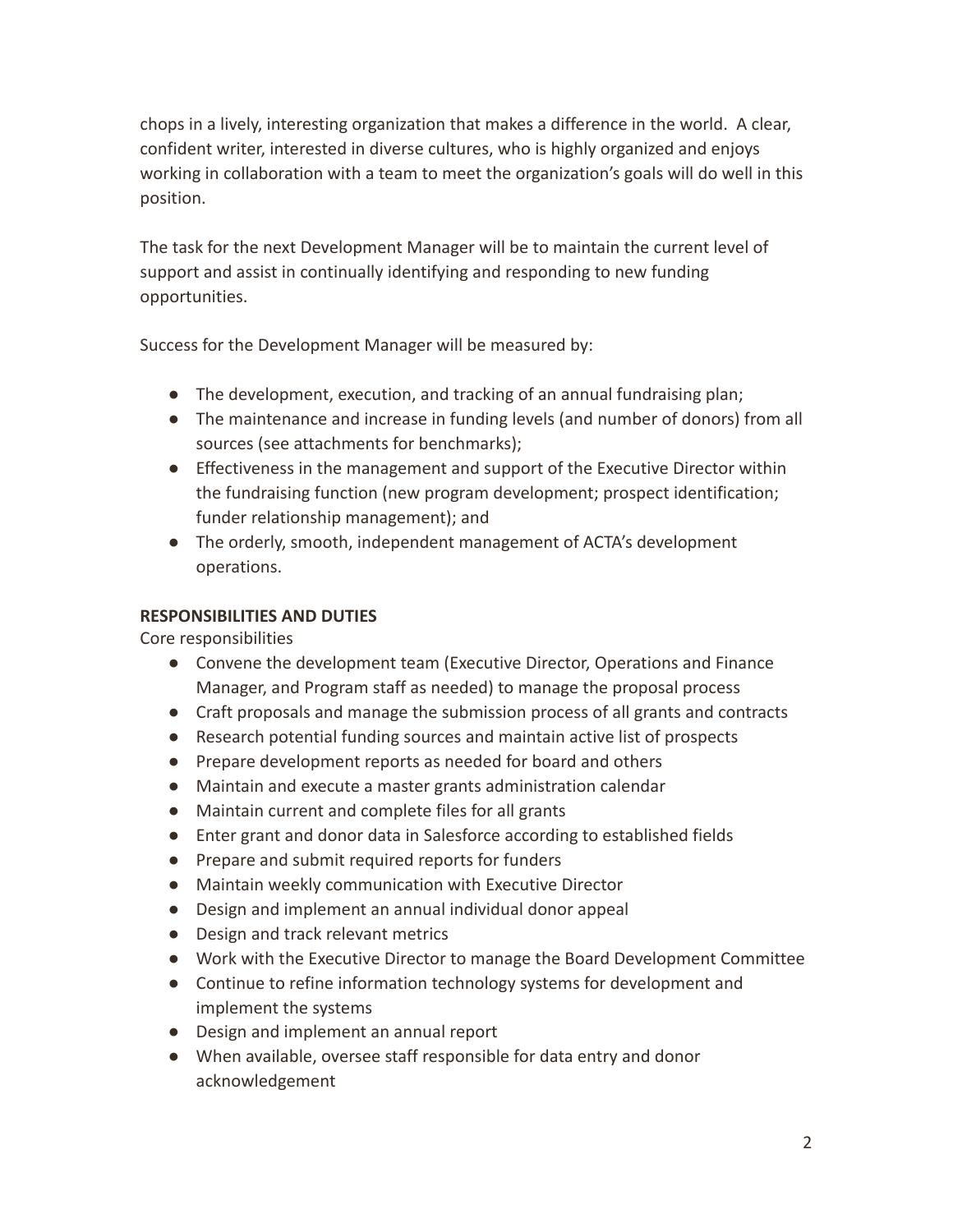● Create and maintain a desk manual for this position that includes an annual calendar, all business contacts, a guide to the electronic filing system, and all passwords used in this position on ACTA's systems or those of funders

Collaborative interface within the organization

- Interact regularly with the Executive Director to meet Development goals, coordinate work, and apprise on the department's ongoing activities
- Interact with Program Staff re: potential program development, content expertise around writing of proposals and grant reporting, funder expectations from grants, etc.
- Interact with the Finance team on grant tracking, proposal budgets, reporting budgets, etc.
- Interact with the Board of Directors and the Development Committee of the Board by reporting on development activities and progress toward goals

## **QUALIFICATIONS AND SKILLS**

**Minimum education:** a bachelor's degree, or equivalent experience, preferably in a relevant field (Folklore, Anthropology, Journalism, Writing, Nonprofit Management)

**Minimum previous work experience:** two years in a relevant position (for example, one that involved writing, editing, grant writing, folklore expertise or other relevant expertise)

**Location:** It is preferred that this position be held by a California resident and it can be executed remotely. The employee may also work out of ACTA's current offices in Fresno, Los Angeles, or San Francisco.

Success in this job will require a skilled communicator who is comfortable collaborating throughout the organization and someone who writes well and quickly.

**Must have:** excellent writing and verbal communication skills; organization; responsibility; alignment with organization values; prior development experience; demonstrated engagement with diverse cultures and cultural and racial equity. Proficiency in Microsoft Office (Excel, PowerPoint, Word), Adobe Acrobat, Dropbox, and Google Drive. Capacity to learn Salesforce.

**A plus to have:** training, education or experience in the folk or traditional arts fields; prior Salesforce experience; deep understanding of the transmission of cultural practice within communities.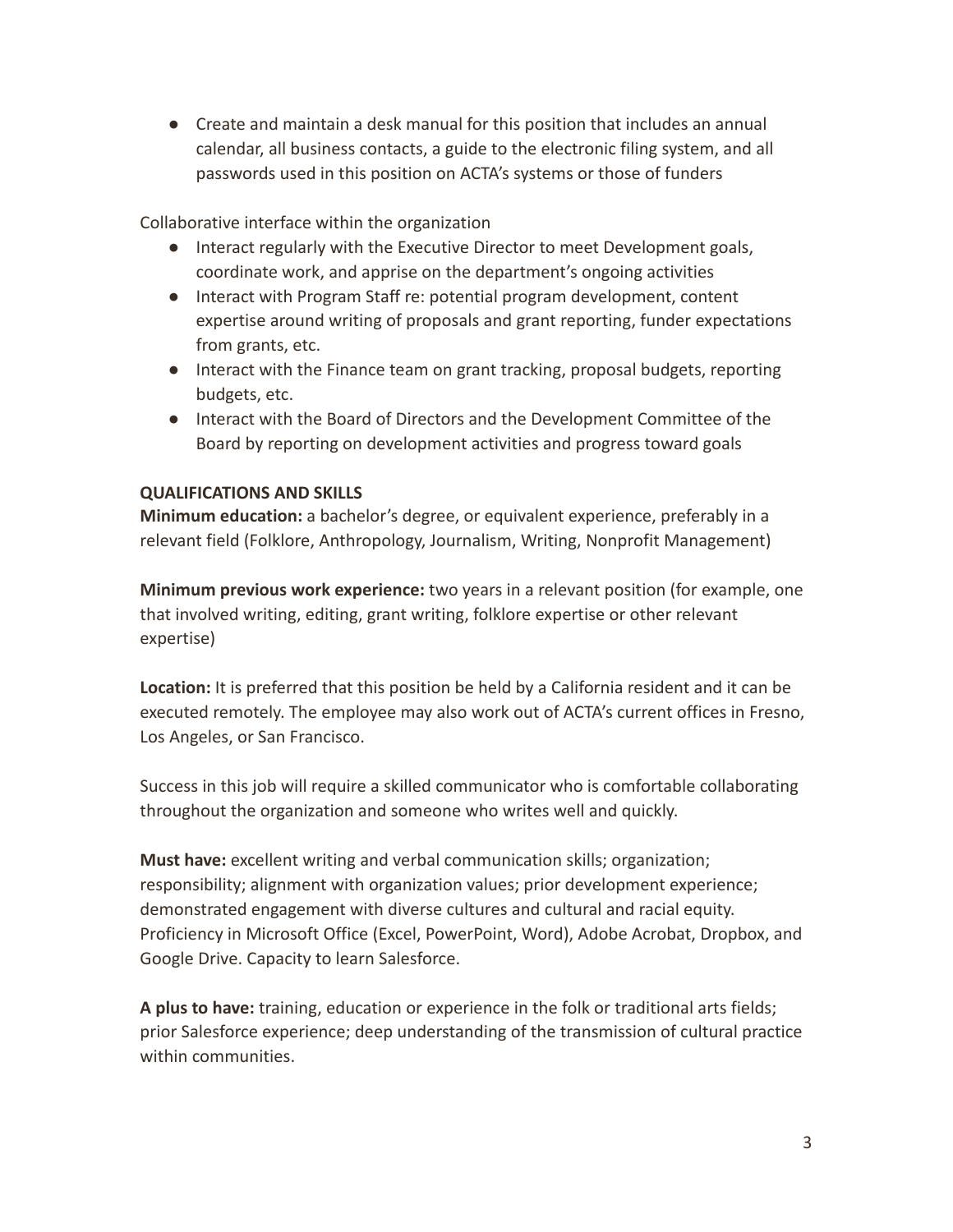### **SALARY AND BENEFITS**

ACTA salaries are benchmarked to Fair Pay for Northern California Nonprofits by Nonprofit Compensation Associates. This position will pay between \$75,000 and \$95,000 depending upon prior experience.

Generous nonprofit benefits include:

- Medical, vision, dental, and life insurance
- Retirement contribution
- Flexible spending account
- Professional development opportunities
- Remote work environment

**To apply, please submit a cover letter detailing your interest and suitability for this position to Amy Kitchener, Executive Director, at [jobs@actaonline.org.](mailto:jobs@actaonline.org) Attach a current resume, a writing sample (with explanation, including your role in the authorship), and three references with contact information. If you wish your application to remain confidential, please indicate this in your cover letter. For more information, contact Amy Kitchener, Executive Director, at [jobs@actaonline.org](mailto:jobs@actaonline.org).**

\_\_\_\_\_\_\_\_\_\_\_\_\_\_\_\_\_\_\_\_\_\_\_\_\_\_\_\_\_\_\_\_\_\_\_\_\_\_\_\_\_\_\_\_\_\_\_\_\_\_\_\_\_\_\_\_\_\_\_\_\_\_\_\_\_\_\_\_\_\_\_\_

The position is currently available and will remain open until filled.

*ACTA is an equal opportunity employer committed to diversity and to creating a work environment where the individual is valued and respected. ACTA welcomes applicants from diverse backgrounds and seeks to hire qualified staff reflecting the rich diversity of the communities we serve. We define diversity in broad terms to include race, ethnicity, age, gender, religion, sexual orientation, gender identity and expression, disability, geography, and socio-economic status.*

\_\_\_\_\_\_\_\_\_\_\_\_\_\_\_\_\_\_\_\_\_\_\_\_\_\_\_\_\_\_\_\_\_\_\_\_\_\_\_\_\_\_\_\_\_\_\_\_\_\_\_\_\_\_\_\_\_\_\_\_\_\_\_\_\_\_\_\_\_\_\_\_

### **ATTACHMENTS**

ACTA's Mission and Values ACTA's Current Fundraising Benchmarks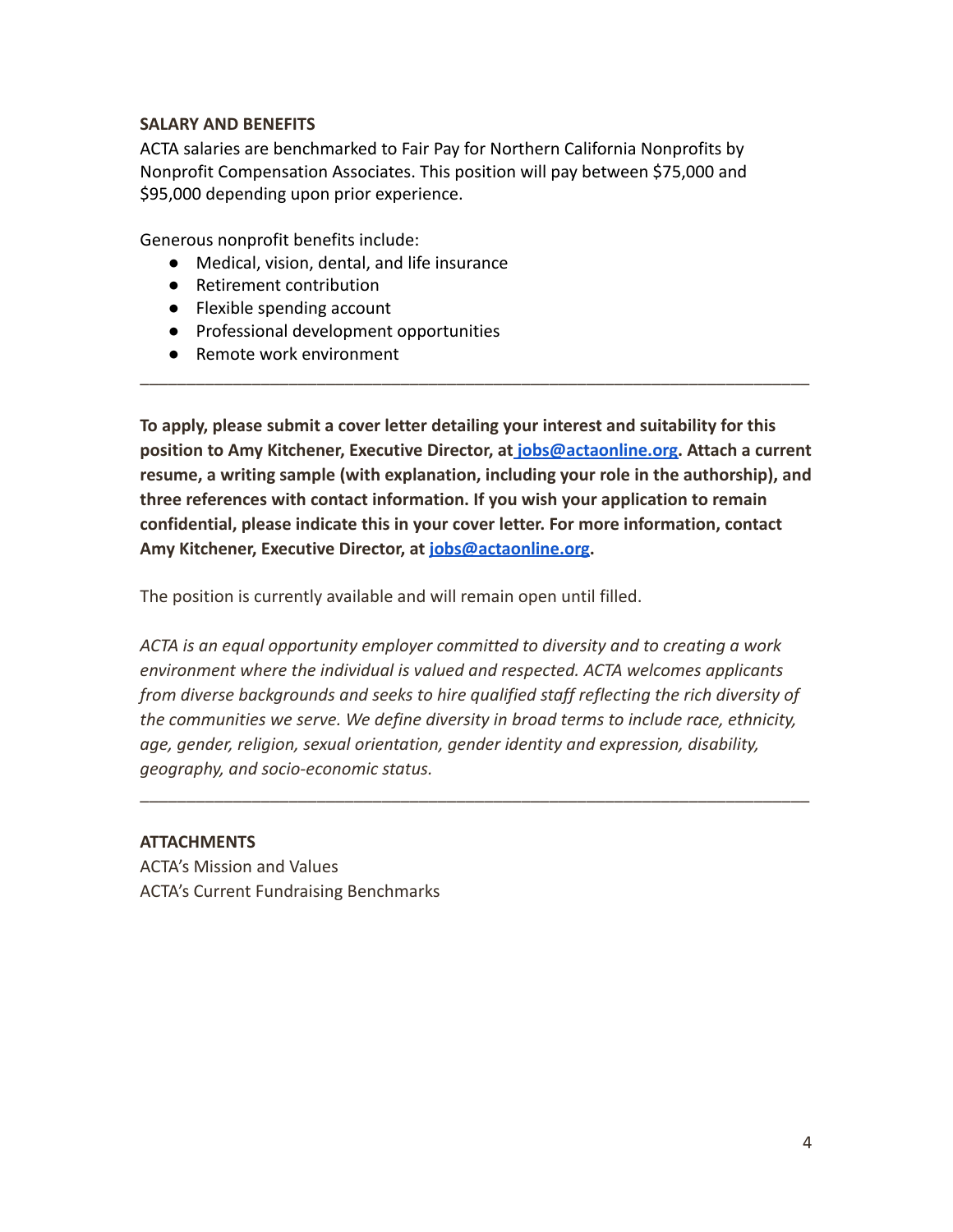## **ACTA'S MISSION**

The Alliance for California Traditional Arts promotes and supports ways for cultural traditions to thrive now and into the future.

\_\_\_\_\_\_\_\_\_\_\_\_\_\_\_\_\_\_\_\_\_\_\_\_\_\_\_\_\_\_\_\_\_\_\_\_\_\_\_\_\_\_\_\_\_\_\_\_\_\_\_\_\_\_\_\_\_\_\_\_\_\_\_\_\_\_\_\_\_\_\_\_\_\_\_

### **ACTA'S RACIAL AND CULTURAL EQUITY STATEMENT, POLICY AND PLAN**

ACTA works at the intersection of traditional arts and social justice. The organization understands that in order to promote and sustain the rich diversity of California's living cultural traditions, a deep commitment to diversity, equity and inclusion is required as a basis for truly transformative policy and action. ACTA has embodied this commitment and since its inception worked from this premise, putting forth its values in every aspect of its work.

\_\_\_\_\_\_\_\_\_\_\_\_\_\_\_\_\_\_\_\_\_\_\_\_\_\_\_\_\_\_\_\_\_\_\_\_\_\_\_\_\_\_\_\_\_\_\_\_\_\_\_\_\_\_\_\_\_\_\_\_\_\_\_\_\_\_\_\_\_\_\_\_\_\_\_

See ACTA's full Racial and Cultural Equity Policy and Plan **[here](https://actaonline.org/cultural-and-racial-equity-policy/).**

#### **ACTA'S GUIDING PRINCIPLES**

ACTA's work is guided by three core principles that are lived with openness, generosity, playfulness, and sweetness of soul.

#### **CULTURAL DEMOCRACY**

● ACTA promotes the equality of cultures and works to create an environment in which all cultural expressions can be represented and encouraged. ACTA validates and celebrates the diverse cultures that give California its unique quality of place.

### **ENGAGEMENT**

- ACTA works to engage all Californians—not just traditional artists and practitioners--believing that everyone can be a maker and everyone can be a partaker in their own culture. We believe that creating a space for people to express themselves is good for the health of the community.
- ACTA seeks to involve all generations. It supports the natural cultural transmission from elders to children. There is no particular class, gender, age or religion of our participants.
- ACTA visits people in their homes—their physical homes, geographic homes, and cultural homes. It seeks to engage both the urban and rural communities that make up the fabric of the state, recognizing the deep connections between culture and sense of place.

### **RESPECT**

- ACTA has a deep sense of the intrinsic worth of cultural expression and works to value the diversity of that expression as an emanation of our global humanity.
- ACTA listens to artists. We encourage them to speak in their own voices. As artists are recognized, it impacts individuals and their communities. We believe the valuing of individual relationships is key to successful organizational and community relationships.